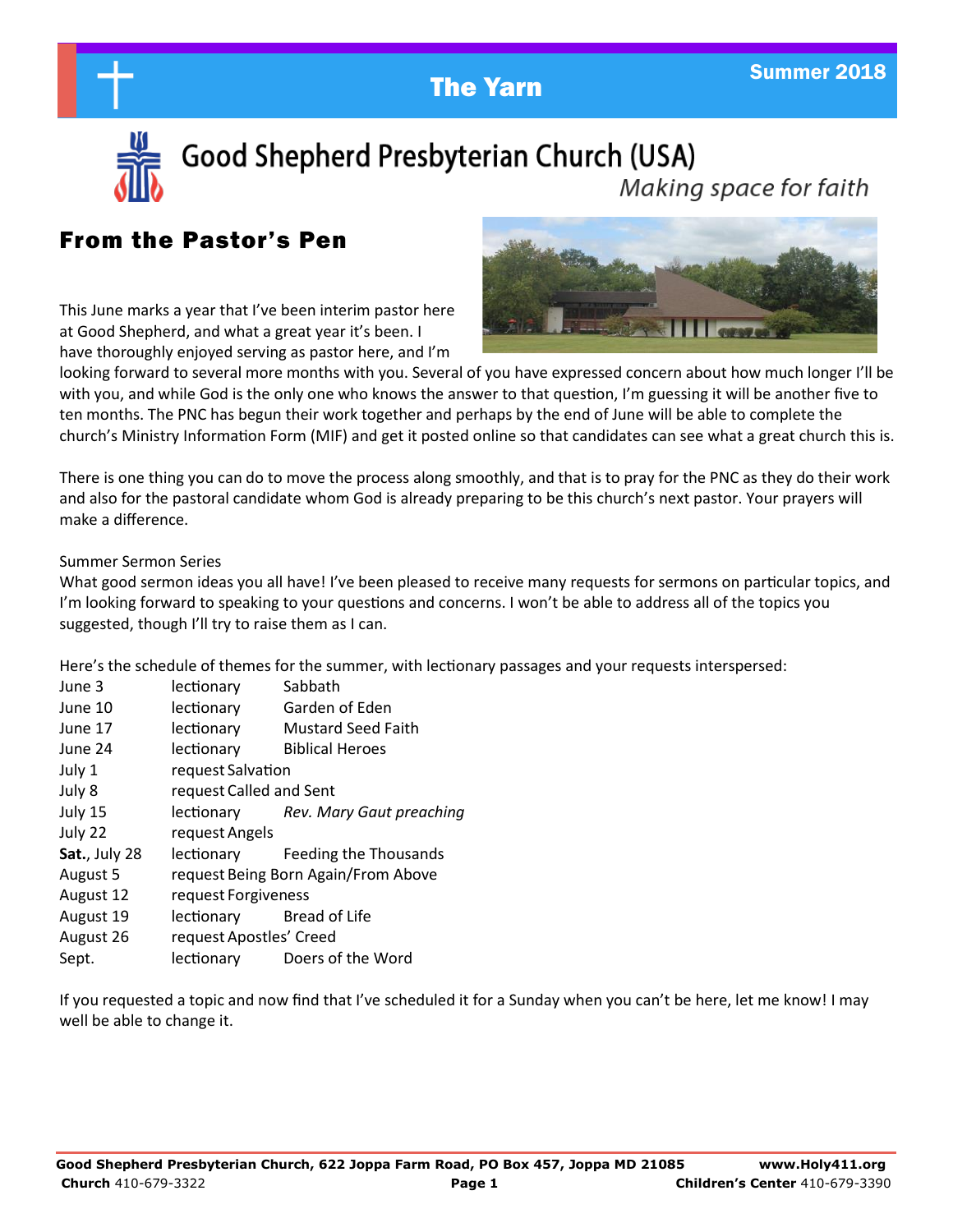# Smaller Session and Deacons

Most of you remember learning at one of our congregational gatherings over the winter that when we went through the church membership rolls, we learned that Good Shepherd is a congregation of 70-some members rather than the over-200 we had been claiming. One result of that change is that Session voted to reduce the size of our leadership boards. Currently, Session has 12 members and the Board of Deacons 9, which means that we have 21 people sitting on boards—well over a quarter of our membership. Starting this fall, Session will consist of 9 members and Deacons 6.

This may mean that no new elders and deacons will be elected this year, depending on whether leaders who have served a single three-year term are willing to serve a second term.

It also means that we may be looking to members not serving on these boards to chair some committees.

# Shepherd's Kids

We had another great season with Shepherd's Kids. Many Thanks to the adults who volunteered: Ashley and John Andrews, Chris

Bohns, Edie Burns, Millie Fike, Rita Garrity, Jeanne Gay, Winsome Lancomb, Clay Maas, Farrell Maddox, Dave McKim, Hazel Morgan, Jeanette and Jim Petnic, Ellie Pfoutz, Carl Phillips, Cindy PreVatte, Bill Starke, SueThompson, Elaine and Jerry Tich, and Norma Webster

This is a wonderful mission at Good Shepherd, and we give thanks for the parents who entrust us with their children, and for all of God's people who come together to learn about and praise Jesus. Have a wonderful summer, and we will see you at our next Shepherd's Kids: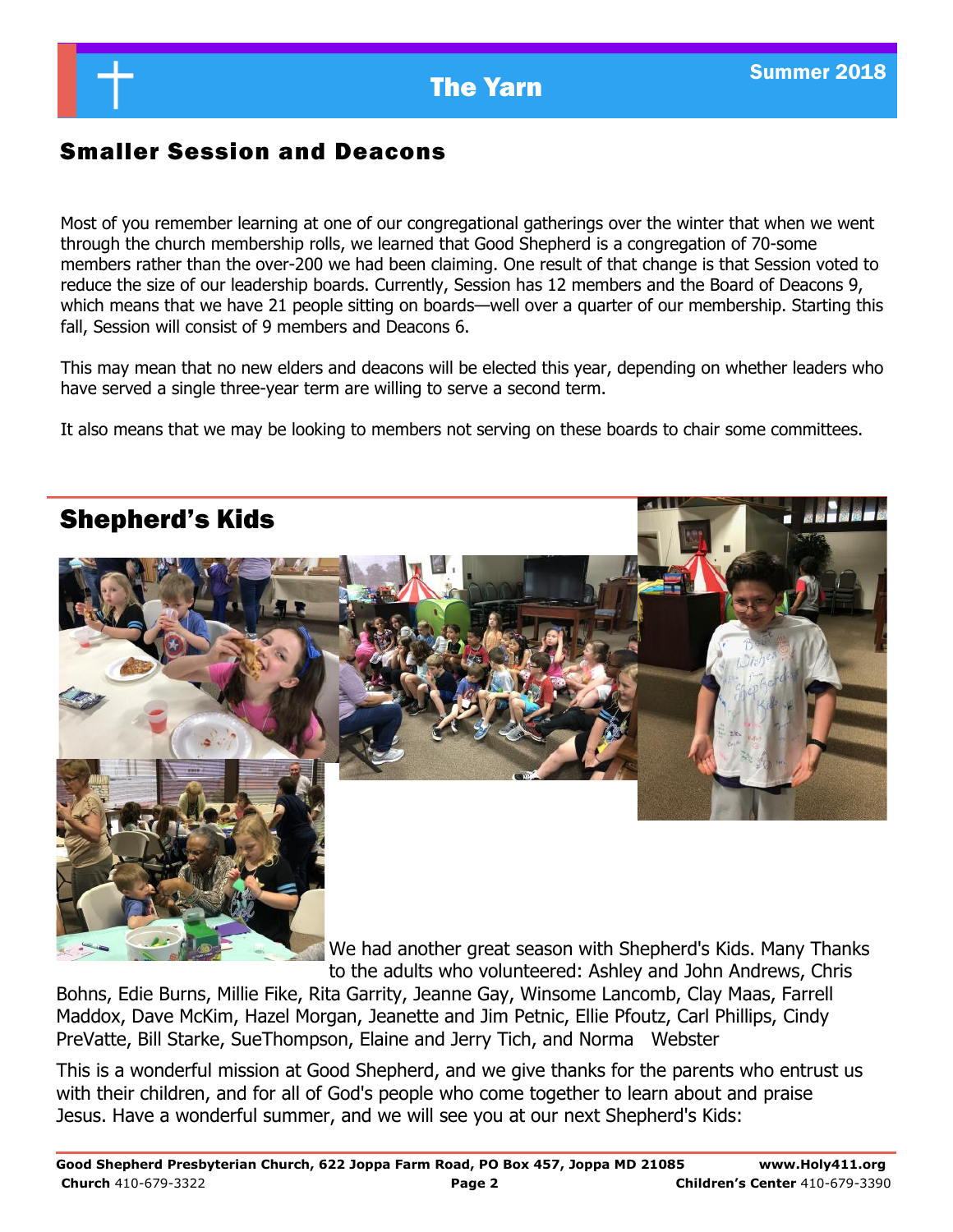

 **All** women are invited to enjoy an evening of fellowship

at the

# **The Annual**

# **Potluck Picnic**

of the Good Shepherd Women's Association

 **When: Monday, June 11th Time: 5:30 p.m. – 8:30 p.m. Where:** Delores Barr's Home 205 Doncaster Road *410-679-0419*



*Food is served throughout the evening. Come at anytime.*

**Directions:** From the church parking lot, turn left onto Towne Center. Turn left at Joppa Farm Rd. Turn left onto Doncaster Rd. Arrive at 205 on left.

Chicken and drinks will be provided. Please bring a covered dish, salad, appetizer or dessert. If you can't make something, bring chips or rolls.

## **FUN ACTIVITIES**

# Women's Association

## **Summer 2018 Activities Dates:**

Monday, June 11 Annual Women's Picnic 5:30 – 8:30

**SPRING FLING BAKE TABLE** was a great success!!! Thanks to each of you who brought the delicious goodies as well as to all of you who purchased them! A special "thank you" to Sue Maddox who brought several of her lovely hand-crafted wreathes for us to sell. The women also sold handmade birthday cards for \$1 each. There are still a few left. If anyone is interested, see Jane Workman.

**Thursday, 10:00 August 9** - Board Meeting Jane Workman's home

# Sharing Table

The Sharing Table receives bakery donations from BJ's in Tollgate each week. The items must be picked up between the hours of 9 and 12 noon and delivered to the Prince of Peace Catholic Church for distribution the following Saturday. We currently need someone to either join a three-person rotation for making the pickup on the third Friday of each month, and/or making the pickup only when there is a fifth Friday in the month, which typically happens twice each year.

Please prayerfully consider taking on this charge. Contact Bill Starke to volunteer or for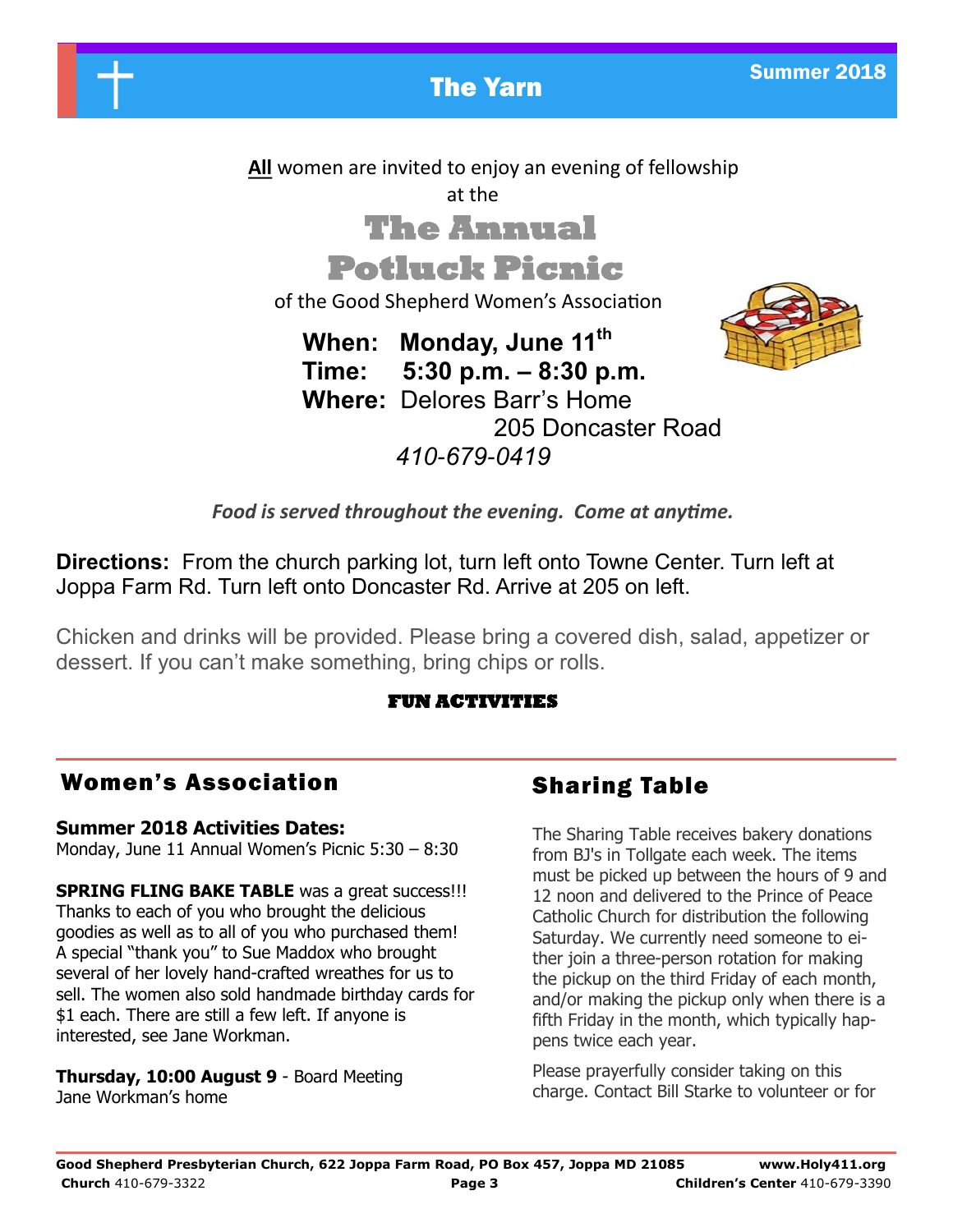# **Pastoral Nominating Committee**

**In an effort to let you know what is happening with the PNC, here are a few facts.**

**By the time you see this we will have met four times. We met with Rev. Gay to learn about the process, with Karen Gyolai, Presbytery COM, to further obtain information, and we have met twice as a committee to understand our roles and to begin working on the Ministry Information Form. We are still very early in the process but moving forward.**

**We will provide what information we can periodically, but remember the process is confidential.** 

## Summer Music

Do you, or someone you know, have a special talent in music or dance that you would like to share with our congregation this summer? Our choir will take the months of July and August off, and we are looking for people to share their gift of music or dance. It can be vocal or instrumental. Please see Farrell if you have an idea.



# **HUMMINGBIRD MINISTRIES**



**PILLOWCASE DRESSES**

Over the past 6 years, the women of GSPC, along with members of the community, have made 300 dresses that have been sent to little girls in Haiti, Zambia, Zimbabwe, Honduras and the Pine Ridge Reservation of South Dakota. Thanks to all who contributed to this ministry through donations of pillowcases, coupons to purchase sewing supplies, money and time.

CLOUD OF WITNESSES: THE COMMUNITY OF CHRIST IN HEBREWS (Circle Bible Study)

Random Acts of Kindness and Compassion

The Least Coin offering collected each month at the Circle Bible Study, along with other donations, was used to purchase a new sewing machine for Paula Mank, a Joppatowne resident who helped to sew the pillowcase dresses. Her house was destroyed by fire this past year. The following is a note from Paula: "You have brought me tears of Joy! I feel SO loved!!!! Thank you, all, so very much. It means tremendous things on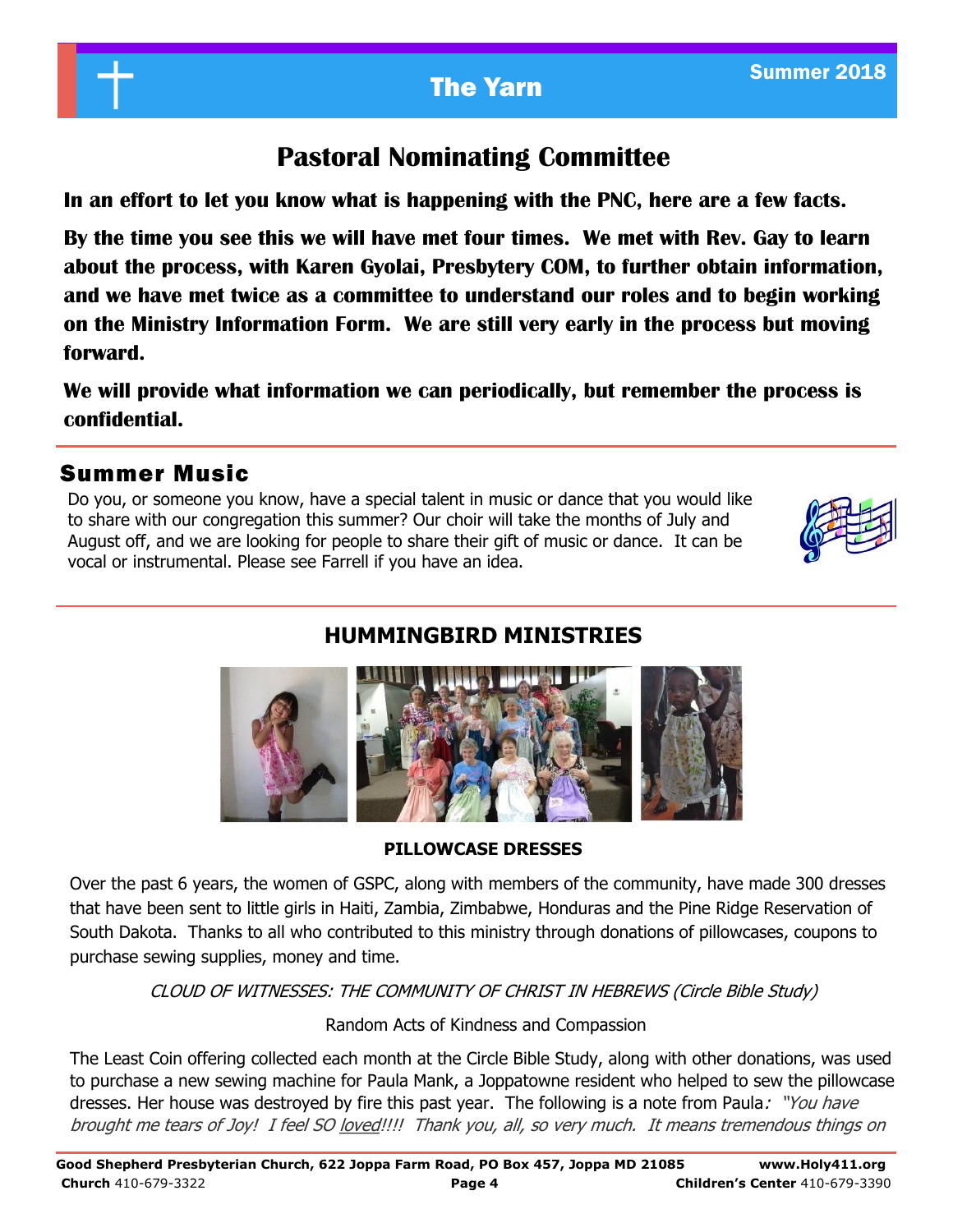# Deacons

Greetings and a huge thank you to all who participated in our Spring Fling. Once again, we came together as a congregation and had a successful and fun day.

Our mission with this venture is not for profit, but to take our church and our people to our community. Children and their families from our Children's Center joined us. The soccer club that uses our property also joined the festivities. We think this speaks volumes when we have an opportunity to reach the youth.

Please support the local establishments who donated to our raffle baskets. Thank them for their support!

 Sapore di Mare Bel Air Massage Unforgettable Nails Towne Grill and Pub

We hope to set the date for next year well in advance and promote early. Share your ideas.

### **MARK YOUR CALENDAR:**

**Christmas in July - Pillow drive for Harford Family House - We will collect standard size bed** bed pillows throughout the month of July. Please bring new pillows on the 8th, 15th, and the  $22$ nd of July.



#### **SEPTEMBER 9th - Church Picnic**

Plan to join us under the tent at the church. Our church service will be outside weather permitting. Hot dogs will be provided by the deacons. Bring a covered dish of your choice and your favorite chair. Additional information will be provided

# Session Highlights—May 2018

- The Pastor Nominating Committee (PNC) has been meeting. Gary Workman serves as Chair.
- Re-sizing of Session and Elders: Session decided to decrease the number of Elders serving on Session from 12 to 9. Deacons approved a motion decreasing the number of Deacons from 9 to 6. These changes will be effective in September.

# Ushers Tellers

1st Sun. Petnic, Workman Bohns, Kent 2nd Sun. Tich, McKemy, Morgan Starke, Webster 3rd Sun. Douglas, Webster, Starke Pfoutz, Tich 4th Sun. Maas, Wronowski PreVatte, Workman

# Food Closet

The FIRST SUNDAY of each month is Food Closest Sunday. Please help us with this mission project by bring in non-perishable food. Cash donations are always appreciated. See Wayne with questions.

Last month one of our visitors who has been coming for several years called to thank us for the help we gave to their family. They recently found a job and is now able to provide for the family. They are very grateful for our help and for being there when they needed a hand-up.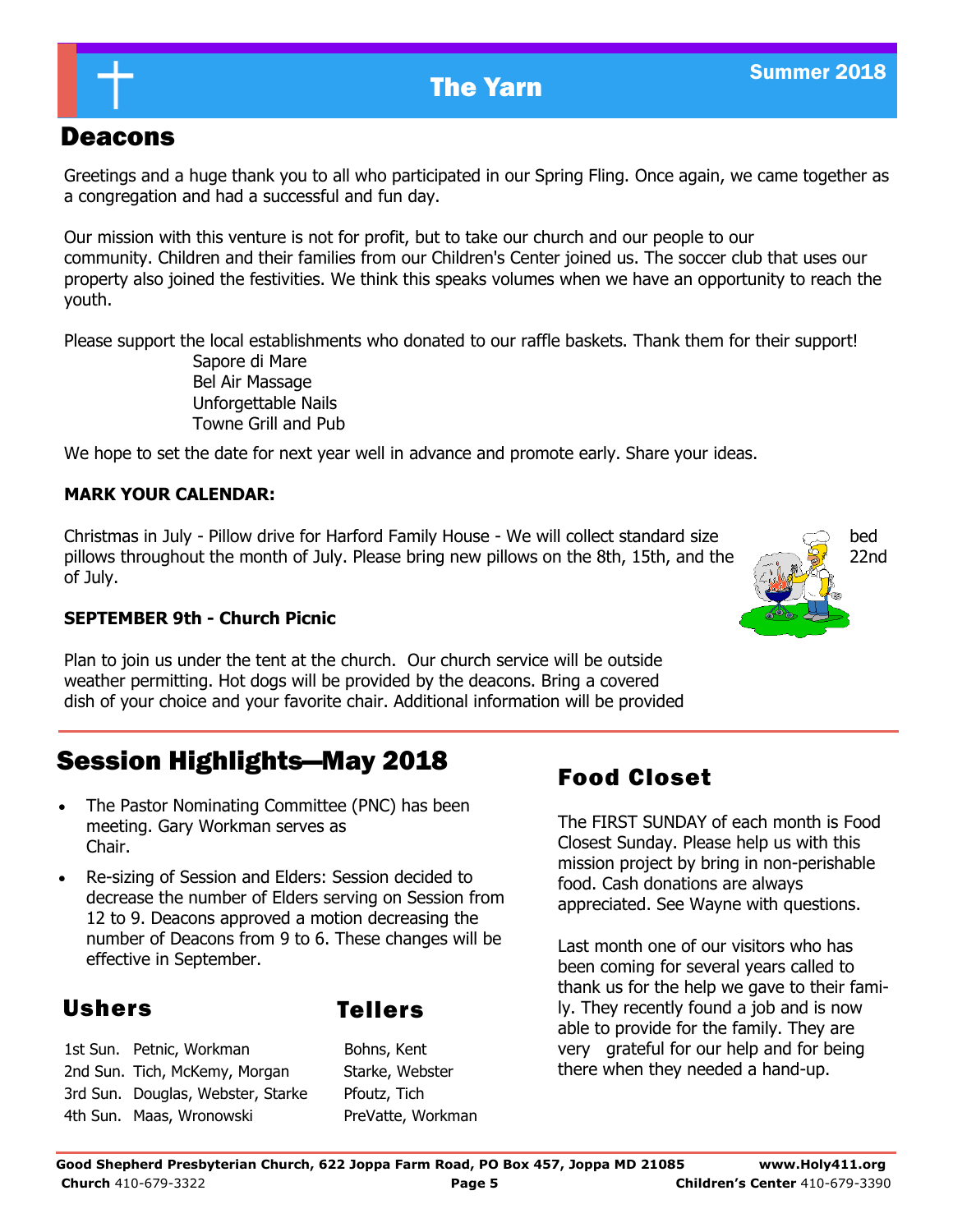



# Happy & Happy

### **JUNE HAPPY ANNIVERSARY**

Betty and Bob Walko **June 14, 1969** Jane and Gary Workman **June 18, 1966** Alethia and Bill Starke **June 20, 1968** Mike and Becky McKemy **June 26, 1976**

**JULY HAPPY ANNIVERSARY**

> Delores & Bob Barr **July 15, 1972**

> Gert & Tony Bruno **July 17, 1953**

Ashley & Jon Andrews **July 21, 2012**

**August HAPPY ANNIVERSARY**

Soung Hee & Bud Baranowski **August 30, 2014**

# Prayer List

Philip Pugh, Wayne Weich, Diana Ciccotelli, Rodger & Vyona Bultena, Ed Matthai, Suzy Phillips, Dr. Whiteford, Steve Rapley, Jenna & Seaver Shunk, Anita Barrett, Maureen, JoAnn Hanes, Millie Fike, Rev. Neta Pringle, Caroline, Marlene, Beverly Kott, Norita Eleanor Bierman, Roberta Harr, Jane Marble, Ryan, Kim Dignan, Harry, Betsy King, Ronnie Hopkins and Family, Pete Pfeiffer, Bill Workman, Leon McKemy, Sandy, Justin, Steven King

#### **gsprayers@juno.com**

# **JUNE**

# **HAPPY BIRTHDAY**

Joan Pugh Edwin Whitford Farrell Maddox Sarah Weich Bill Starke

#### **JULY HAPPY BIRTHDAYS**

Carla Cathcart Clay Maas Dorothy Burns Mafese Elonge **24** Diana Ciccotelli Allen Wronowski Jim Morgan

### **AUGUST HAPPY BIRTHDAYS**

Jane Workman Chris McKemy Cindy PreVatte Bob Burns Edith Burns Winsome LaComb Sue Maddox